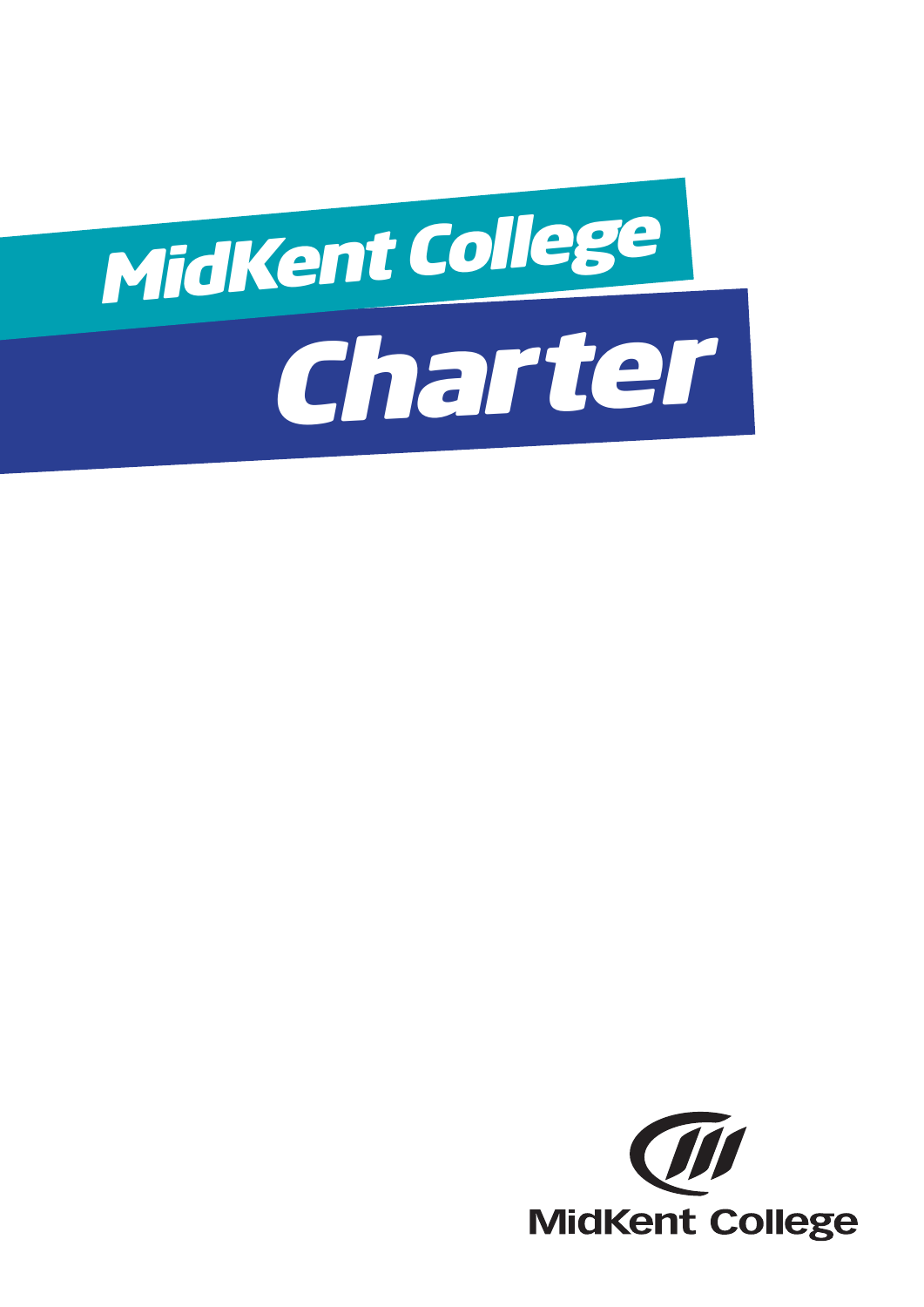# OUR COMMITMENT TO YOU

The College is pledged to provide all students with equality of opportunity and embraces its statutory obligations to guarantee an environment which is free of racial, sexual, religious, cultural and physical discrimination.

The College staff will treat all its students with respect and in return the College expects each student to participate actively and positively in their learning and to respect their fellow students, staff and the College environment.

#### MIDKENT COLLEGE CHARTER - THE COLLEGE'S COMMITMENT TO YOU

Whether you are a student, a parent, carer or an employer, we aim to provide you with a quality service which meets your individual needs. We want every learner to achieve their potential and to be successful. We will work with you to set challenging and engaging learning programmes of study so that you achieve your qualification.

This Charter will:

- > Inform you of the standards of the service you can expect from us
- Inform you of what we expect from you
- > Inform you of what to do if things go wrong

# WE WANT ALL LEARNERS TO BE **SUCCESSFUL**

The College works continuously to raise standards and the aspirations of all students. We make sure students make good progress towards their goals such as higher education or into employment so that they find their time at College rich and rewarding.

MidKent College is committed to providing a supportive and challenging educational environment in which all members of its diverse community can realise their potential. The needs of the students are our highest priority and the College seeks to continuously improve the quality of its courses and services to students. The College will strive to ensure academic and personal progress and the wellbeing of all students through the delivery of outstanding learning, functional and work skills, personal development and equal opportunities. The College will also work with outside organisations to integrate care and education to enhance learning and support.

We will provide a highly relevant range of courses that gives all our students clear progression opportunities to higher level programmes or into the world of employment. The College will work with schools, employers and other local agencies to encourage participation and to create opportunity for our students.

# PARTNERSHIP WITH PARENTS AND CARERS

The College recognises the very important partnership between the College staff and parents and carers in supporting students. One of the most important things for students is that they are supported and encouraged throughout their learning, therefore the College will provide regular feedback to parents throughout the year.

# PARTNERSHIP WITH EMPLOYERS

Employees have many informal contacts with the College and these are encouraged. Employers are represented formally as Governors on the College's Corporation. Many of the curriculum areas also have links with employers with a close working knowledge of the vocational areas involved. If you are an employer and make use of the College, you are a customer and can expect to be treated as such.

We aim:

- > To offer employers and their staff accessible, flexible, high quality training programmes which are designed to suit them
- To contribute to the development of the local community by improving the skills of the workforce to the benefit of local employers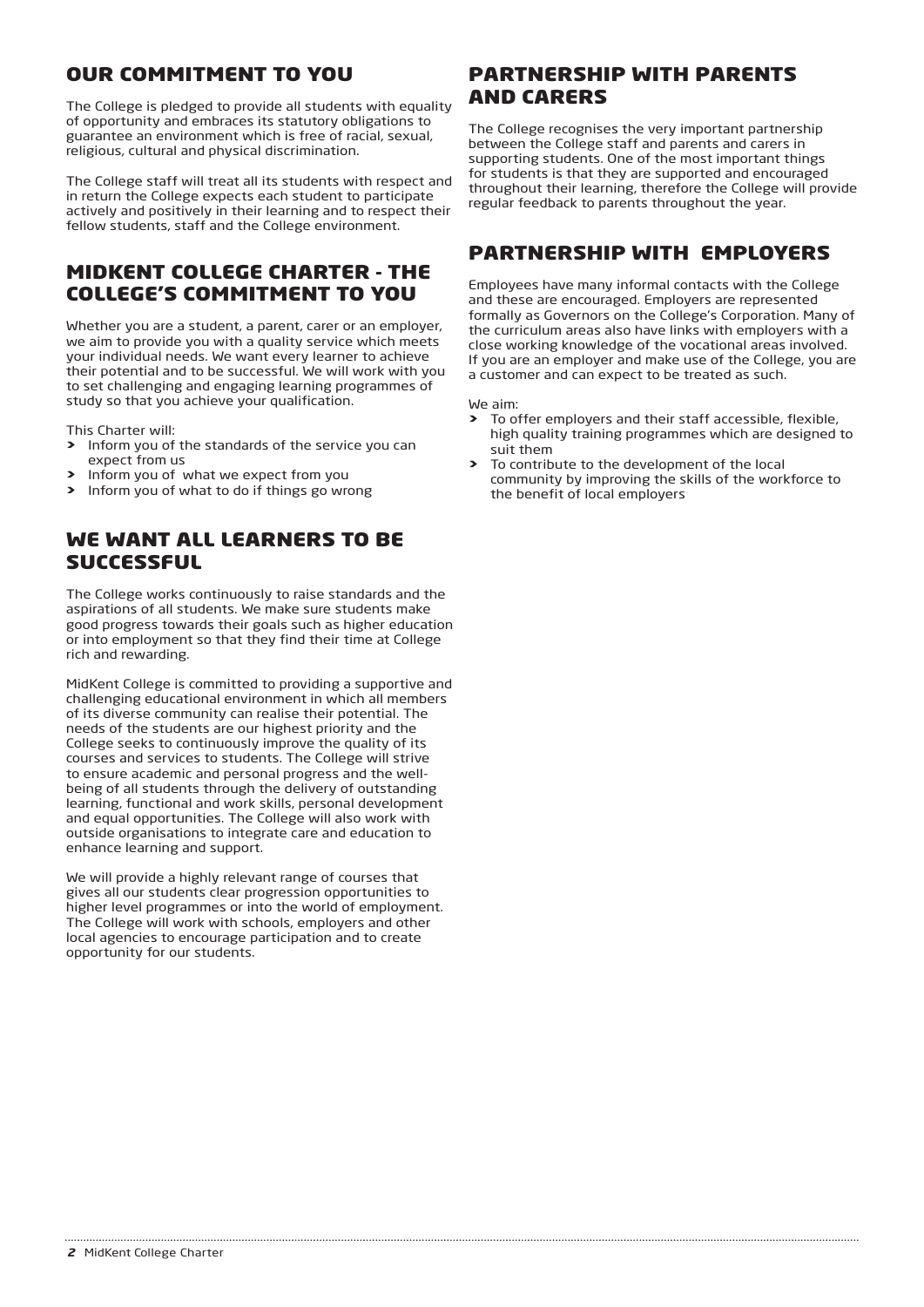### WHAT YOU CAN EXPECT FROM US BEFORE YOU COMMENCE A COURSE

#### *STUDENTS*

- > we will ensure all potential students have access to independent advice and guidance to help you select the right course at the right level for you
- > we will safeguard your welfare, promote your personal development, and maintain high standards and expectations.
- > we will work you hard to ensure you are successful
- > acknowledgement of all enquiries and applications within five working days
- > free and impartial guidance onto a programme
- > free, accurate and impartial information and guidance through our prospectus, individual programme leaflets, the College's website www.midkent.ac.uk
- > through the College's Advice and Guidance advisers which will tell you:
- what grades or other requirements you have to meet to gain entry to a particular study programme or offer you a suitable alternative
- > the type of teaching, assessment methods, arrangements for other learning and for work placements where these are relevant
- > about progression and career options which arise from each course about the structure and aims of the course
- > about the College's interview process where this is necessary
- > how to request an impartial, supportive and confidential guidance interview with a member of our Educational Guidance Service, normally within ten working days of receiving your request
- > a fair and thorough interview for all applicants to full time courses (also available to part time applicants upon request) where you are able to:
- > tour around the College and its facilities
- > discuss your learning plans
- > receive information about the results and destinations of previous students
- > the results of your interview within ten working days
- accurate information on course fees and costs for each programme, including any arrangements for reduced charges
- > information about the sources of financial help on request
- an offer of a place on a suitable programme or referral to an alternative institution or course.

#### *PARENT or CARER*

- > good impartial advice
- > details of the programmes offered by the College and referral to other providers where we feel we unable to match the students needs
- > details of the College's parents evenings
- > arrangements for updating on progress, attendance and behaviour
- > to be asked to sign an agreement with the College about supporting the student
- > details of the parent and carer information available on-line through the College's website.

#### *EMPLOYER*

- > flexible approach to delivery to meet employers needs
- > the level, content and price of the course
- > identification of contribution towards business aims and what really influences staff performance
- > training needs analysis
- > design of bespoke business solutions
- > accreditation of existing suitable in-house programmes
- $\overline{\phantom{a}}$  a risk analysis of tasks undertaken in the work place
- > provide feedback to telephone enquiries within 48 hours.
- > acknowledge e-mails and written enquiries within 48 hours.
- > arrange an interview or organisational needs analysis with our Training Consultant where appropriate.
- > Provide full detail of the ways in which the course can be studied, e.g. fulltime, part-time, flexible learning, work based assessment.
- > Comprehensive content of courses and how they will be assessed.
- > Supply full detail of entry requirements for each course.
- > Course costs and when/how to pay. This will include information regarding any additional financial or funding opportunities that may be available to your organisation.
- > Advice and guidance on progression.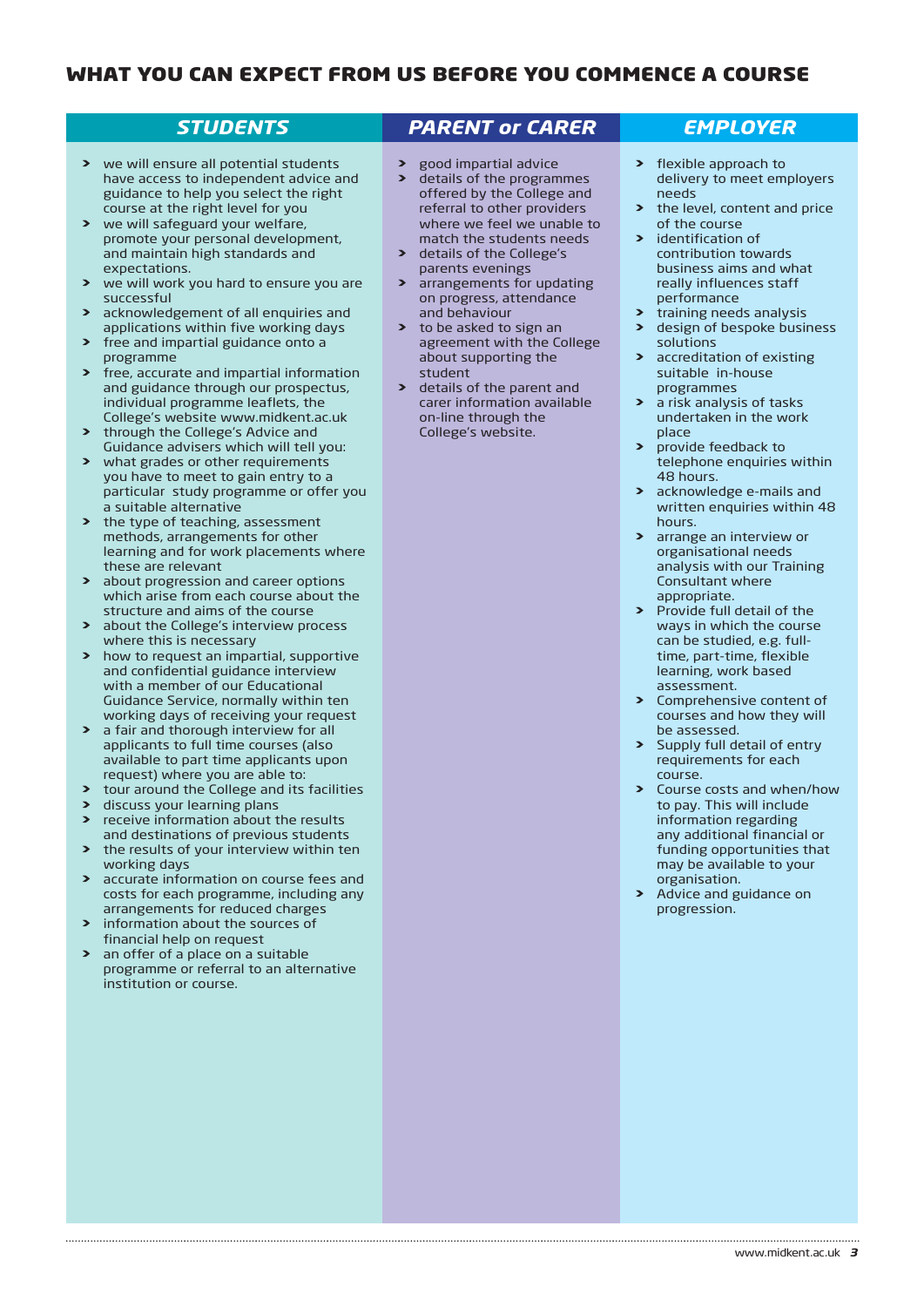# WHAT YOU CAN EXPECT FROM US DURING YOUR COURSE

### *STUDENTS*

- > we will provide teaching that promotes learning, addresses your individual needs and includes regular, accurate and fair assessment the planning and monitoring of your personal and academic development
- > support to ensure you attend regularly and remain on target to achieve your qualification
- > help from us to overcome obstacles to the successful achievement of your qualification
- > a course handbook which details the methods of teaching and assessment and what you can expect to learn
- > a course calendar which will include key dates and the frequency of assessment
- > well planned challenging lessons and effective management of your learning
- > a variety of teaching methods, including the continuous development of innovative techniques, suitable for the qualification and your own individual needs
- > the early identification of any additional learning support needs and help in addressing those needs
- > qualified, committed and experienced staff supported by on-going staff development
- > lessons which start on time and are cancelled only in very exceptional circumstances
- > high expectations of your performance and application to your studies at all times
- > your work to be marked and returned within 15 working days, if handed in on time (or a good reason given)
- > constructive feedback which informs you how you are progressing and how to improve
- > a chance to express your opinions about the course and the College through student surveys and through elected student representatives
- > the promotion of independent research through resources that enable you to broaden your knowledge and enables you to study independently
- > the promotion of e-learning, functional and work skills
- > to have your views listened to and considered positively
- > your rights and responsibilities to be explained to you
- > enrichment activities to help you develop and enjoy your time at College
- supportive, well thought out partnerships with schools to enable alternative progression routes for all 14 – 19 year olds
- > effective Child Protection arrangements that are reviewed annually
- > extra support for vulnerable young people
- > a good range of well structured courses at all levels which are reviewed annually

# *PARENT or CARER*

- > full details of the programme being studied by your son/daughter/ward, including a timetable, a year plan and the name of their Personal Tutor within four weeks of the start of the course
- > access to the Personal Tutor to discuss the students' progress, on request
- > arrangements to inform parents and employers of progress e.g. Parents/ employers evenings.

#### **If you are a parent or a carer of a student under 18, you can expect:**

- > full details of the programme being studied by your son/daughter/ward, including a timetable, a year plan and the name of their Personal Tutor within four weeks of the start of the course
- > access to the Personal Tutor to discuss the students progress, on request
- > arrangements to inform parents and employers of progress e.g. Parents/ employers evenings.

### *EMPLOYER*

- > attendance and progress reports
- > to be invited into the College to see the resources and to discuss the students progress if they study at College
- > regular feedback in the workplace following each review and assessment visit
- > to be asked to assign a mentor to each trainee in the workplace
- > regular updates on any element of the course which takes place at College
- > respond to enquiries within 2 working days
- > give you a named contact who will act as your main point of contact
- > give you information about course content, qualifications and funding
- > provide well qualified, professional, experienced staff
- > give you the information you need before, during and after the course. We will give you and your staff information packs, full induction programmes, regular contact about progression, opportunities for feedback and evaluation
- > we will give you and your staff information packs, full induction programmes, regular contact about progression, opportunities for feedback and evaluation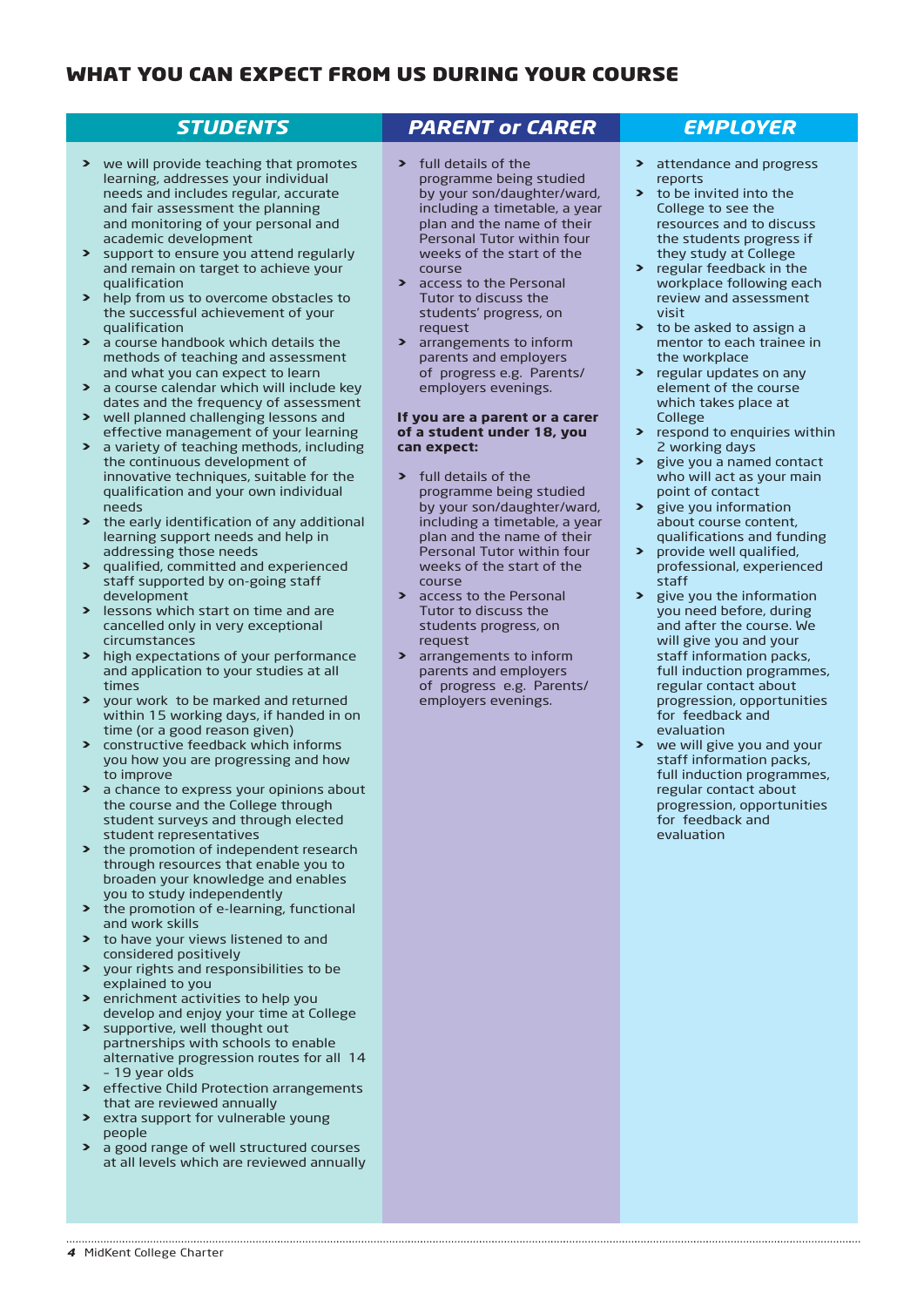# WHAT YOU CAN EXPECT FROM US DURING YOUR COURSE - *CONTINUED*

| <b>STUDENTS</b>                                                                                                                                                                                                                                                                                                                                                                                                                                                                                                                                                                                                                                                                                                                                                                                                                                                                                                                                                                                                                                                                                                                                                                                                                                                                                                                                                                                                                                                                                                                                                                                                                                                                                                                                                                                                                                                            | <b>PARENT or CARER</b> | <b>EMPLOYER</b> |
|----------------------------------------------------------------------------------------------------------------------------------------------------------------------------------------------------------------------------------------------------------------------------------------------------------------------------------------------------------------------------------------------------------------------------------------------------------------------------------------------------------------------------------------------------------------------------------------------------------------------------------------------------------------------------------------------------------------------------------------------------------------------------------------------------------------------------------------------------------------------------------------------------------------------------------------------------------------------------------------------------------------------------------------------------------------------------------------------------------------------------------------------------------------------------------------------------------------------------------------------------------------------------------------------------------------------------------------------------------------------------------------------------------------------------------------------------------------------------------------------------------------------------------------------------------------------------------------------------------------------------------------------------------------------------------------------------------------------------------------------------------------------------------------------------------------------------------------------------------------------------|------------------------|-----------------|
| > to gain qualifications that develop you<br>personally and academically<br>> time and resources to enable you to<br>work independently<br>> a safe environment that promotes the<br>wellbeing of all young people<br>> we will work you hard to ensure you are<br>successful<br>> a Student Planner containing details of<br>the College's support services, facilities<br>and what is expected of you within ten<br>days<br>> an ID card will give you access to the<br>Library and Information Centres and<br>the learning resources and Computer<br>facilities<br>> an induction into the use of the<br>Learning and Resources Centre within<br>four weeks<br>> a diagnostic test in literacy and/or<br>numeracy to assess your needs (full<br>time students)<br>> a comprehensive induction programme<br>to help you settle in quickly<br>> agreed learning support and individual<br>guidance at all stages of your<br>programme.<br>All full-time 16-18 year old full time<br>students will receive the guidance of<br>a dedicated Personal Tutor for your<br>whole programme, who in liaison with<br>teaching staff, will:<br>> provide a learning programme which has<br>been planned with you within seven<br>weeks of starting your course<br>> assess and review your progress and<br>record your achievements four times a<br>year<br>> set and monitor challenging targets and<br>record your progress<br>> monitor your attendance<br>> help you study effectively<br>> provide group tutorials to develop<br>personal and social skills for one hour a<br>week<br>> provide advice on progression<br>opportunities and how you apply for<br>jobs or further study<br>> make available enrichment activities<br>which contribute to your enjoyment and<br>achievement<br>> give access to support from counsellors<br>and educational and careers guidance. |                        |                 |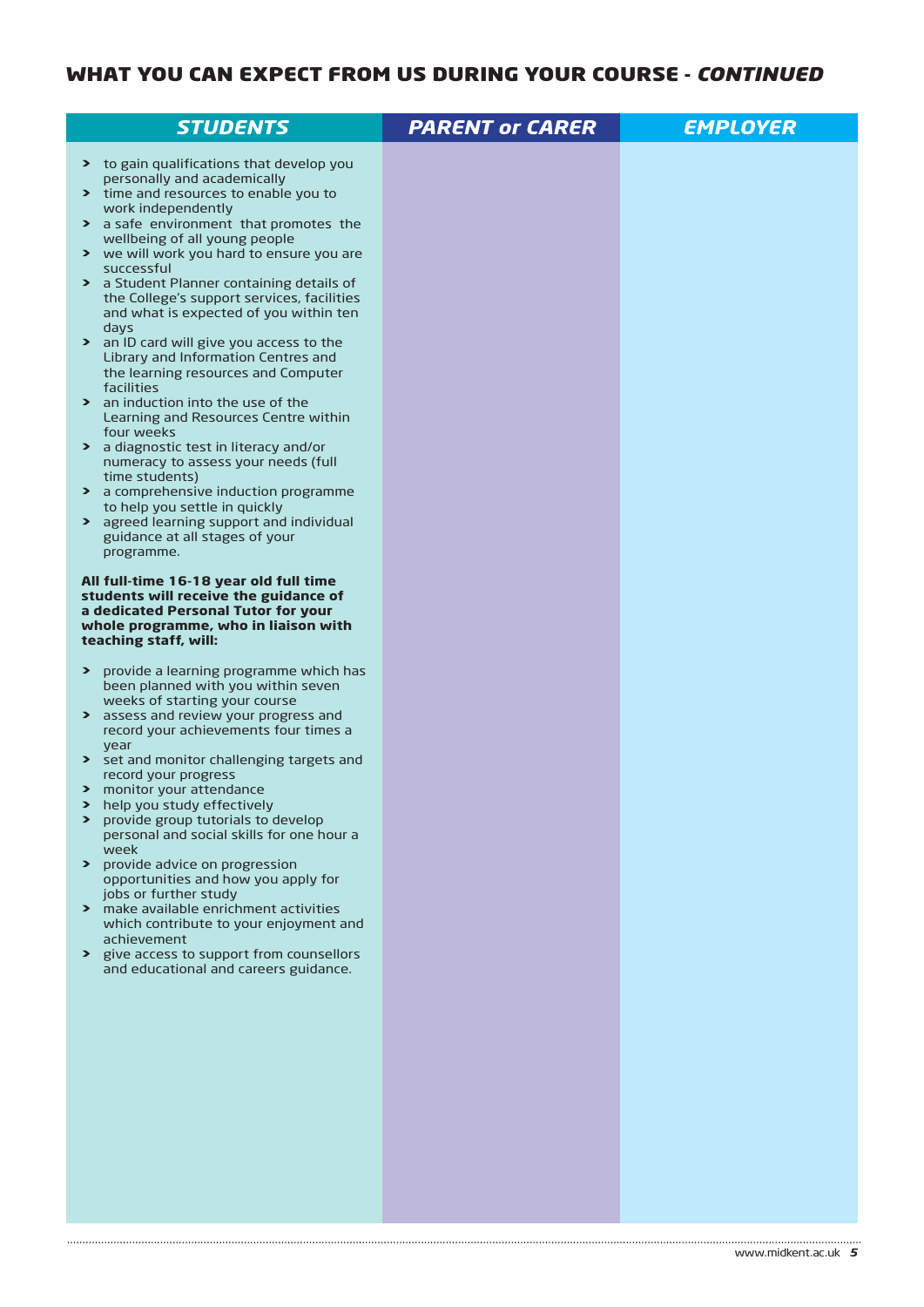# WHAT YOU CAN EXPECT FROM US AT THE COMPLETION OF YOUR COURSE

#### > results as soon as they are available > a progression discussion to plan your next steps advice about employment options > support in making UCAS applications to universities *STUDENTS* > certification and accreditation > advice on progression and top up training *EMPLOYER* > feedback on the students outcomes > advice and guidance on the next steps > progression opportunities for the student *PARENT or CARER*

achievement

WHAT WE EXPECT FROM YOU

*STUDENTS*

a reference about your time with the

> certification of successful completion of

> a review of the course and its overall

#### Stay Safe

College

success

qualifications

- students will, at all times, have their identity badges on them and must not loan or borrow others identity badges
- > students will not encourage or help anyone gain entry to the College who is not a member of staff, a fellow student or an authorised visitor
- > students are not permitted into any classrooms or workshops without being accompanied by a member of staff
- food and drink are only permitted to be consumed in designated areas
- > if a students changes address, or employer during their course of study they must inform their tutor as soon as possible

#### Be Healthy

- > the College has a zero tolerance policy to: drugs, alcohol, theft, criminal behaviour, bullying – including cyber bullying and to the causing of malicious damage to any College property
- > the College also has a 'No Chewing Gum Policy' on all of its sites
- > the College staff have the right to stop, restrain if necessary and search students they think they may pose a threat to other students or to staff by the carrying of a weapon
- > students must conform to those conventions of adult behaviour accepted by the College in the way they dress and conduct themselves including: wearing uniform, safety clothing required by the area in which they study
- > students should conduct themselves as ambassadors of the College at all times
- > students are to follow the instructions given to them by staff. Signs will sometimes be used to inform students of expected conduct and these are to be observed e.g. 'Quiet Please Exam in Progress'.

#### *PARENT or CARER*

> celebration of students

#### Support for students so that:

- > they attend all of their lessons unless there is a valid reason
- > they are punctual for every lesson
- > students do not take holidays during term time
- > appointments are not organised during timetabled hours e.g. Doctors, Dentists, Driving Tests
- > their assignment/course work is up to date
- they wear appropriate uniform/protective clothing for the course
- > they bring the equipment for the course each day including a pen and paper
- > they attend any additional support classes outside of normal timetable hours deemed necessary by the curriculum team (these can include evenings and Saturday mornings)
- > they comply with the Student Code of Conduct

#### *EMPLOYER*

- > provide a healthy and safe working environment for training on your premises
- > support employees on training programmes
- give us feedback with concerns or comments on our services
- > inform us about changes to staff etc.
- > participate in business forums or advisory groups when possible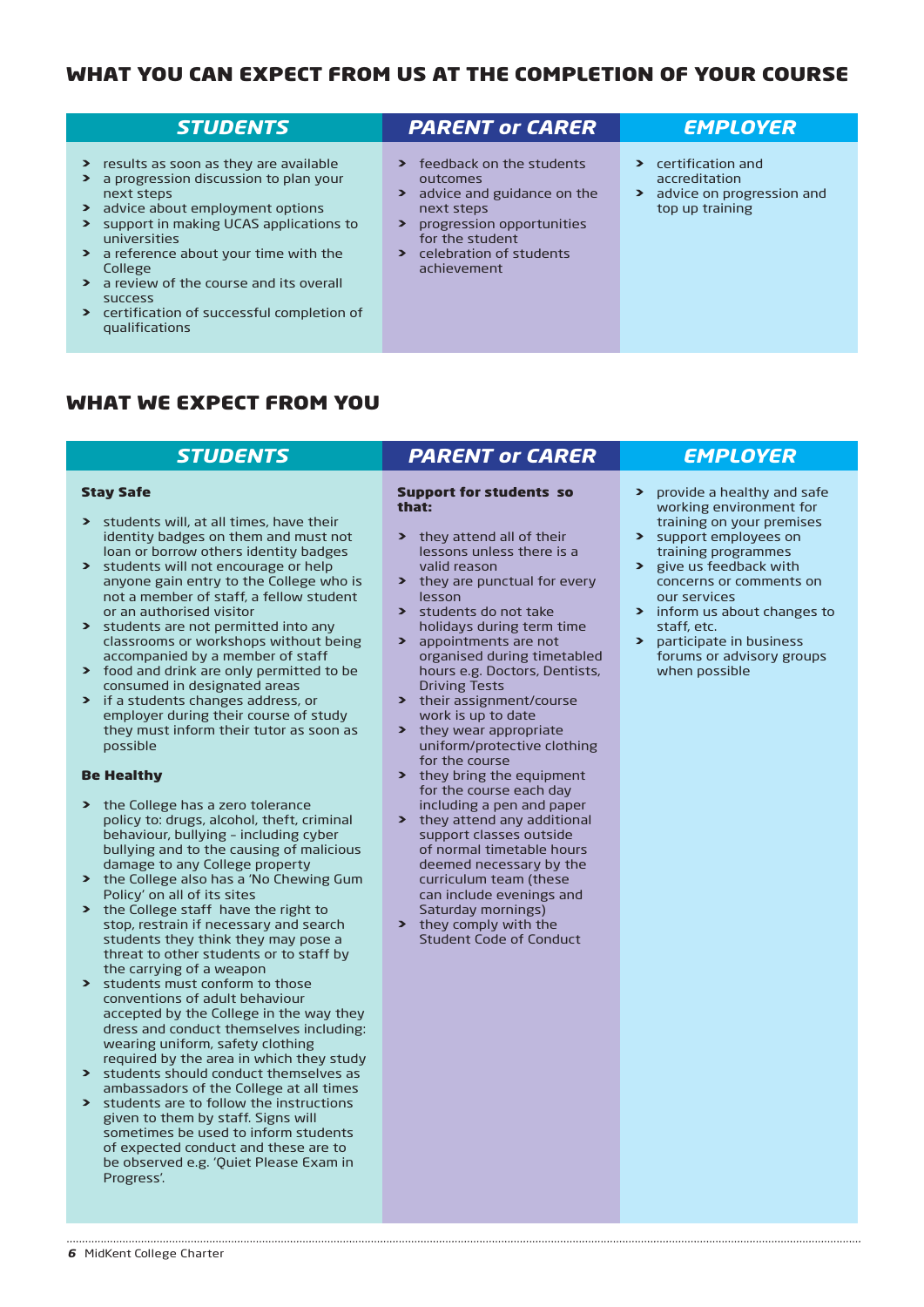# WHAT WE EXPECT FROM YOU - CONTINUED

| <b>STUDENTS</b>                                                                                                                                                                                                                                                                                                                                                                                                                                                                      | <b>PARENT or CARER</b> | <b>EMPLOYER</b> |
|--------------------------------------------------------------------------------------------------------------------------------------------------------------------------------------------------------------------------------------------------------------------------------------------------------------------------------------------------------------------------------------------------------------------------------------------------------------------------------------|------------------------|-----------------|
| > codes of safe working practice are to<br>be followed at all times and students<br>should ensure they are aware of the<br>risk assessments for each lesson in<br>vocational areas<br>> any accidents that occur must be<br>immediately reported to your teacher,<br>tutor or to any member of staff<br>> the College encourages learners not to<br>smoke but where this is necessary it<br>has set aside a smoking area and you<br>may only smoke in this area whilst at<br>College |                        |                 |
| <b>Enjoy and Achieve</b>                                                                                                                                                                                                                                                                                                                                                                                                                                                             |                        |                 |
| > work hard and to be successful in your<br>studies<br>> all students must maintain no less than<br>90% attendance during their first five<br>weeks of study with the College. They<br>must make contact with their area<br>of study on each and every occasion<br>where they are unable to attend for<br>any reason throughout their study                                                                                                                                          |                        |                 |
| programme<br>> course deadlines for the completion of<br>work are to be met and where students<br>encounter a difficulty they must share<br>this with their Tutor                                                                                                                                                                                                                                                                                                                    |                        |                 |
| > students are required to be punctual<br>to all lessons and be suitably prepared<br>and equipped to participate fully in their<br>lessons this includes basic equipment<br>like pens and paper                                                                                                                                                                                                                                                                                      |                        |                 |
| > students are advised that progression<br>from one year to another year at<br>MidKent College is dependent upon:<br>their full application to their learning,<br>their attendance, punctuality and their<br>level of achievement                                                                                                                                                                                                                                                    |                        |                 |
| > students are responsible for the<br>provision of their own books and<br>equipment as identified by the College.<br>They are also responsible for their safe<br>keeping                                                                                                                                                                                                                                                                                                             |                        |                 |
| > where a student uses the Colleges<br>books or other learning resources these<br>are to be respected and the student will<br>be held responsible for their safe return<br>or their replacement                                                                                                                                                                                                                                                                                      |                        |                 |
| > mobile phones are not to be used in<br>lessons and will be confiscated if they<br>cause disruption to other learners                                                                                                                                                                                                                                                                                                                                                               |                        |                 |
| > the use of personal stereo systems e.g.<br>IPod is prohibited in all lessons and in<br>the corridors of the College                                                                                                                                                                                                                                                                                                                                                                |                        |                 |
| <b>Make a positive contribution</b>                                                                                                                                                                                                                                                                                                                                                                                                                                                  |                        |                 |
| > all members of the College community<br>will respect each other regardless of<br>differences in culture, race, ability,<br>gender, age or sexual orientation<br>> students must also respect the property<br>of the College at all times no damage<br>is to be caused to the College or its<br>facilities by a student at any time                                                                                                                                                 |                        |                 |